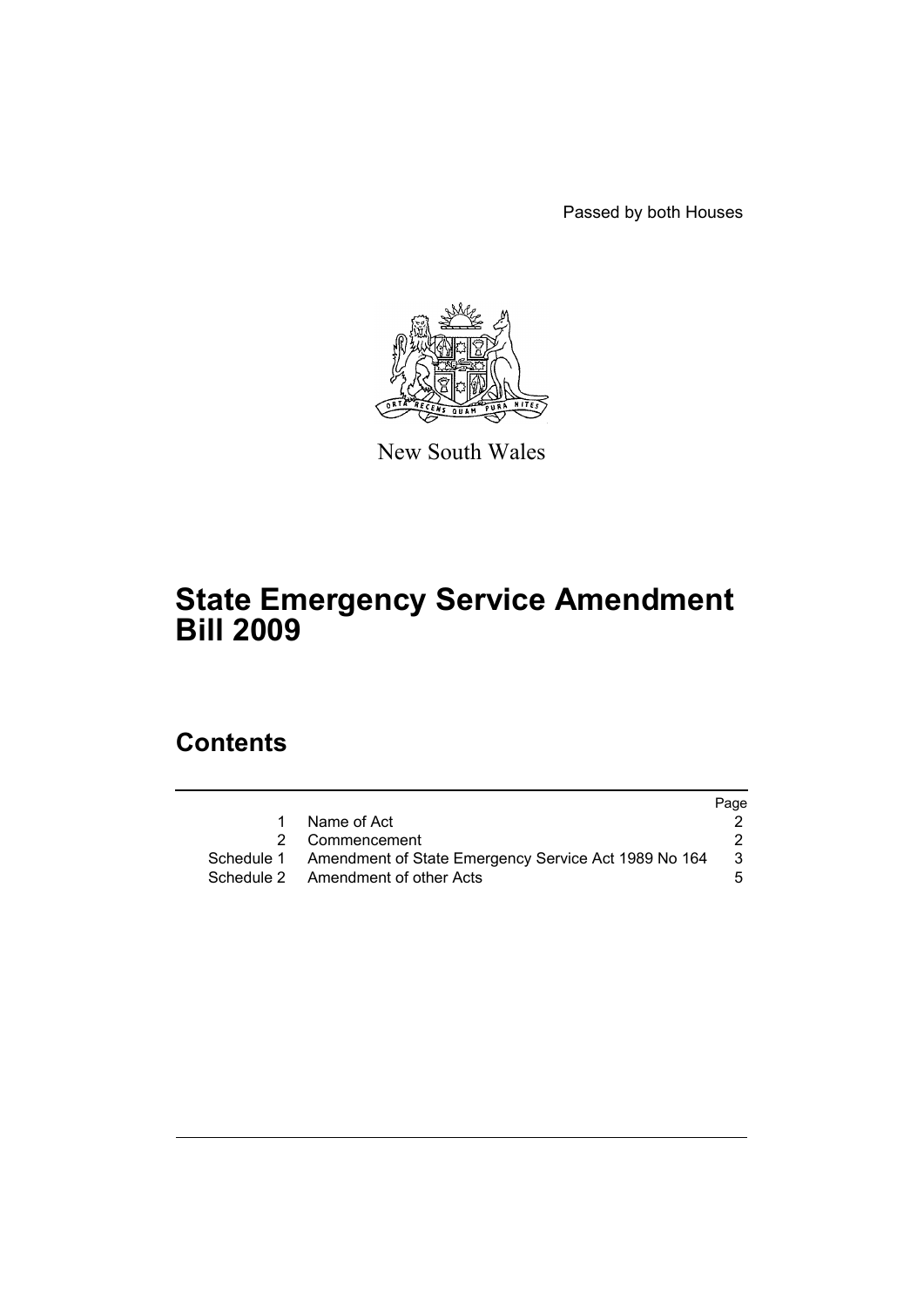*I certify that this public bill, which originated in the Legislative Assembly, has finally passed the Legislative Council and the Legislative Assembly of New South Wales.*

> *Clerk of the Legislative Assembly. Legislative Assembly, Sydney, , 2009*



New South Wales

# **State Emergency Service Amendment Bill 2009**

Act No , 2009

An Act to amend the *State Emergency Service Act 1989* to change the title of the head of the State Emergency Service, to make provision for the handling of tsunamis and to make further provision in relation to the appointment of local and unit controllers; and for other purposes.

*I have examined this bill and find it to correspond in all respects with the bill as finally passed by both Houses.*

*Assistant Speaker of the Legislative Assembly.*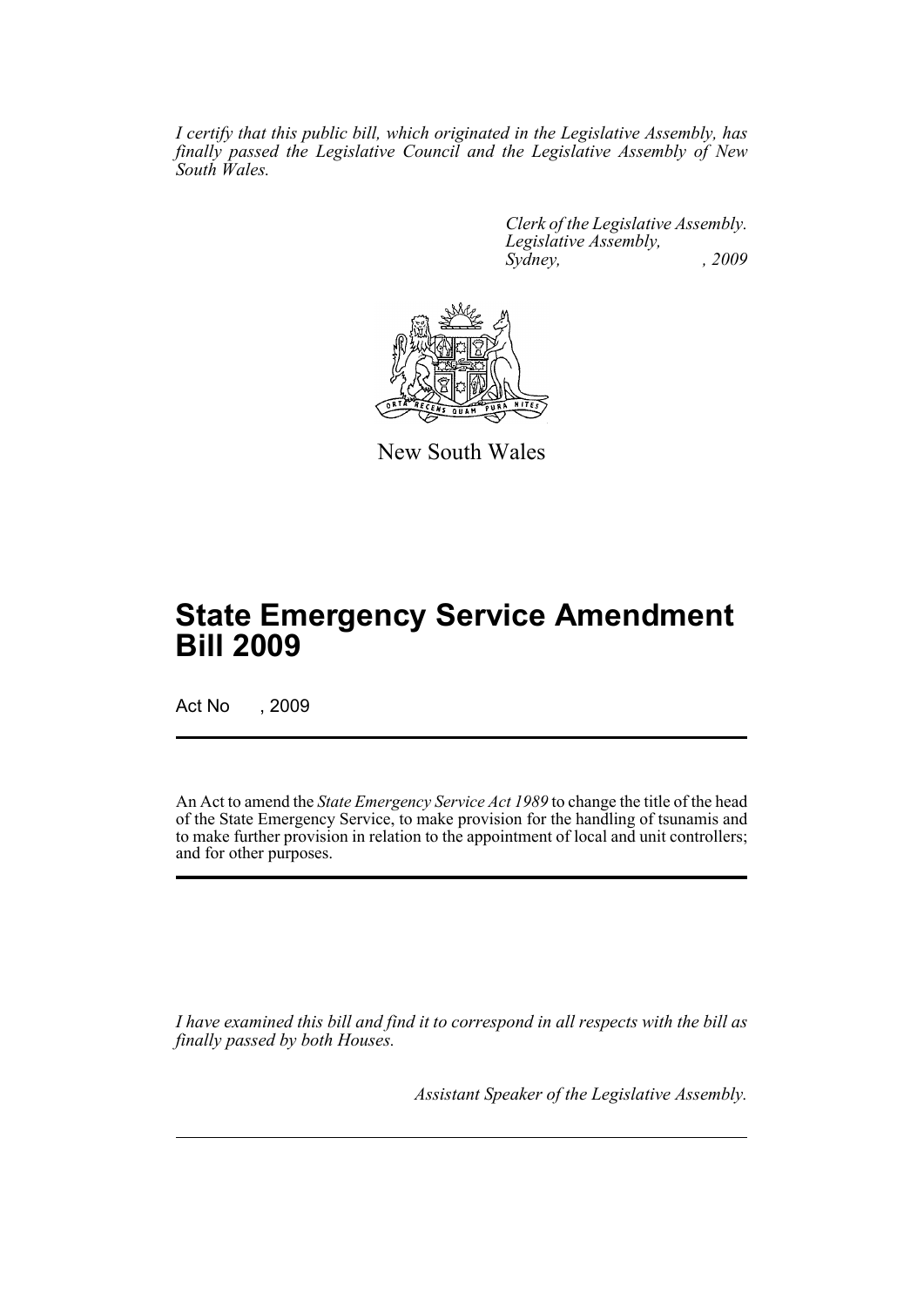## <span id="page-2-0"></span>**The Legislature of New South Wales enacts:**

### **1 Name of Act**

This Act is the *State Emergency Service Amendment Act 2009*.

### <span id="page-2-1"></span>**2 Commencement**

This Act commences on the date of assent to this Act.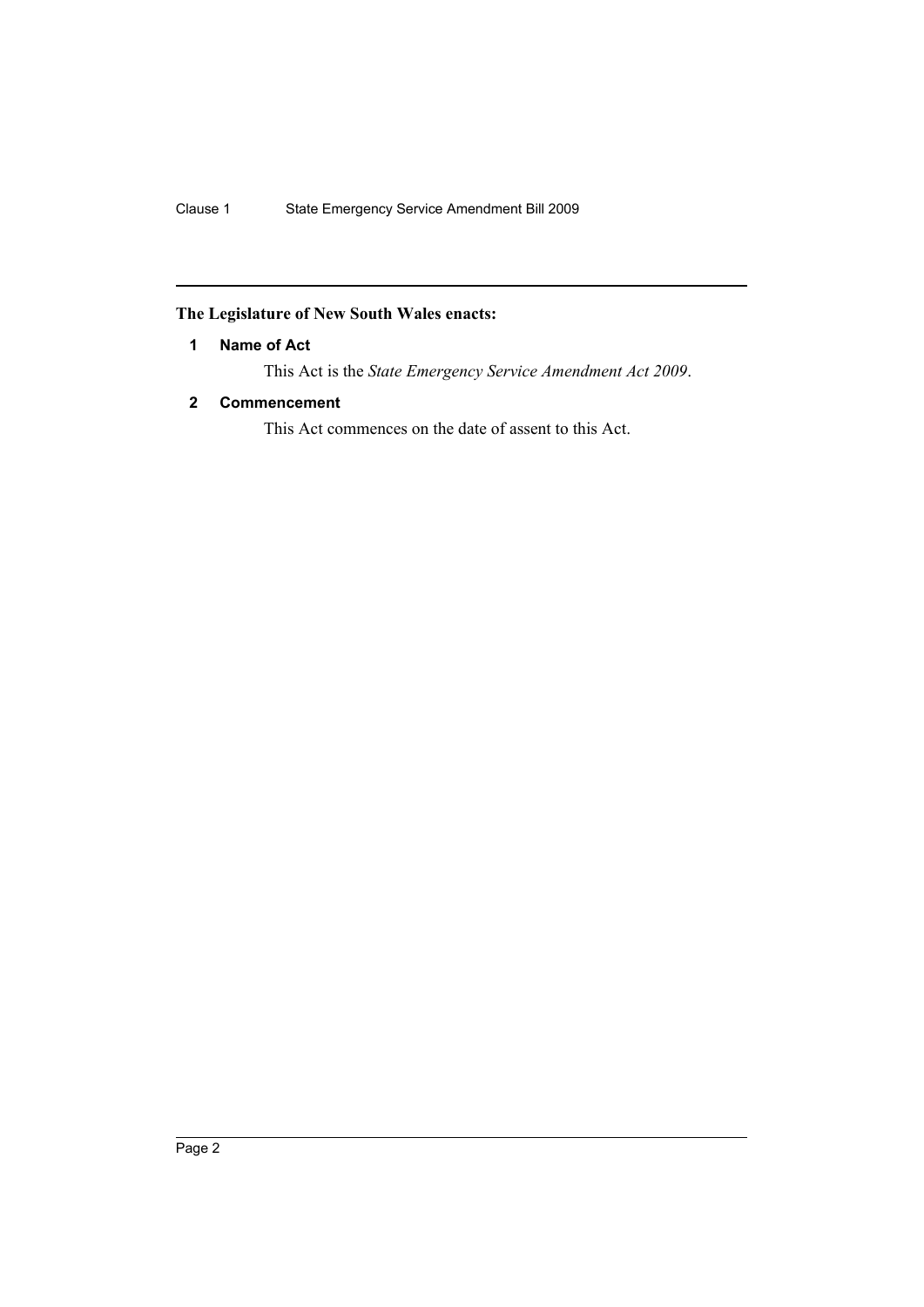State Emergency Service Amendment Bill 2009

Amendment of State Emergency Service Act 1989 No 164 Schedule 1

## <span id="page-3-0"></span>**Schedule 1 Amendment of State Emergency Service Act 1989 No 164**

#### **[1] Section 3 Definitions**

Omit the definitions of *Deputy Director-General* and *Director-General* from section 3 (1):

Insert instead:

*Commissioner* means the Commissioner of the State Emergency Service holding office as such under the *Public Sector Employment and Management Act 2002*.

*Deputy Commissioner* means the Deputy Commissioner of the State Emergency Service holding office as such under the *Public Sector Employment and Management Act 2002*.

#### **[2] Section 3 (3)**

Insert after section 3 (2):

(3) Notes included in this Act do not form part of this Act.

#### **[3] The whole Act (except Schedule 1 and except where otherwise amended by this Schedule)**

Omit "Director-General" wherever occurring. Insert instead "Commissioner".

#### **[4] Section 8 Functions of Service**

Omit "floods and storms" from section 8 (1) (aa).

Insert instead "floods, storms and tsunamis".

#### **[5] Section 8 (1) (c)**

Insert after section 8 (1) (b):

(c) to act as the combat agency for dealing with tsunamis and to co-ordinate the evacuation and welfare of affected communities,

#### **[6] Sections 12 (1), 13 and 21 (1)**

Omit "Director-General's", wherever occurring. Insert instead "Commissioner's".

#### **[7] Section 12 Planning and preparation by Commissioner**

Omit "floods and storms" from section 12 (3). Insert instead "floods, storms and tsunamis".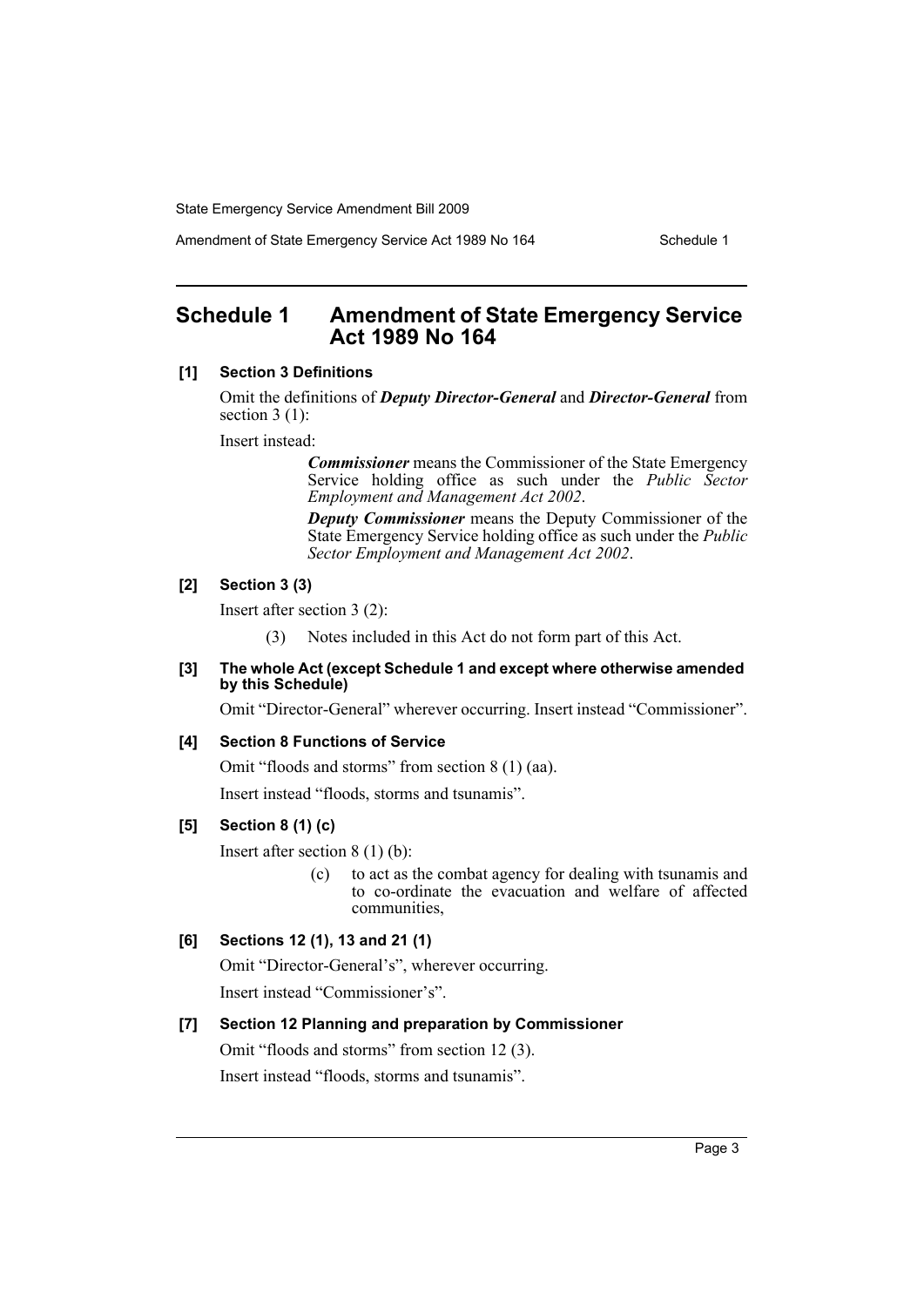State Emergency Service Amendment Bill 2009

Schedule 1 Amendment of State Emergency Service Act 1989 No 164

#### **[8] Section 19 Emergencies to which Part applies**

Omit section 19 (a). Insert instead:

(a) an emergency referred to in section  $8(1)(a)$ , (b) or (c) relating to a flood, storm or tsunami, or

**[9] Part 5A State Emergency Service Fund** Omit "Director-General" wherever occurring. Insert instead "Commissioner".

**[10] Section 25A Certain damage to be covered by insurance** Insert ", tsunami" after "storm" in section 25A (1) (b).

#### **[11] Schedule 1 Savings, transitional and other provisions**

Insert at the end of clause 1 (1):

*State Emergency Service Amendment Act 2009*

## **[12] Schedule 1**

Insert at the end of the Schedule with appropriate Part and clause numbering:

## **Part Provisions consequent on enactment of State Emergency Service Amendment Act 2009**

#### **Definition**

In this Part:

*amending Act* means the *State Emergency Service Amendment Act 2009*.